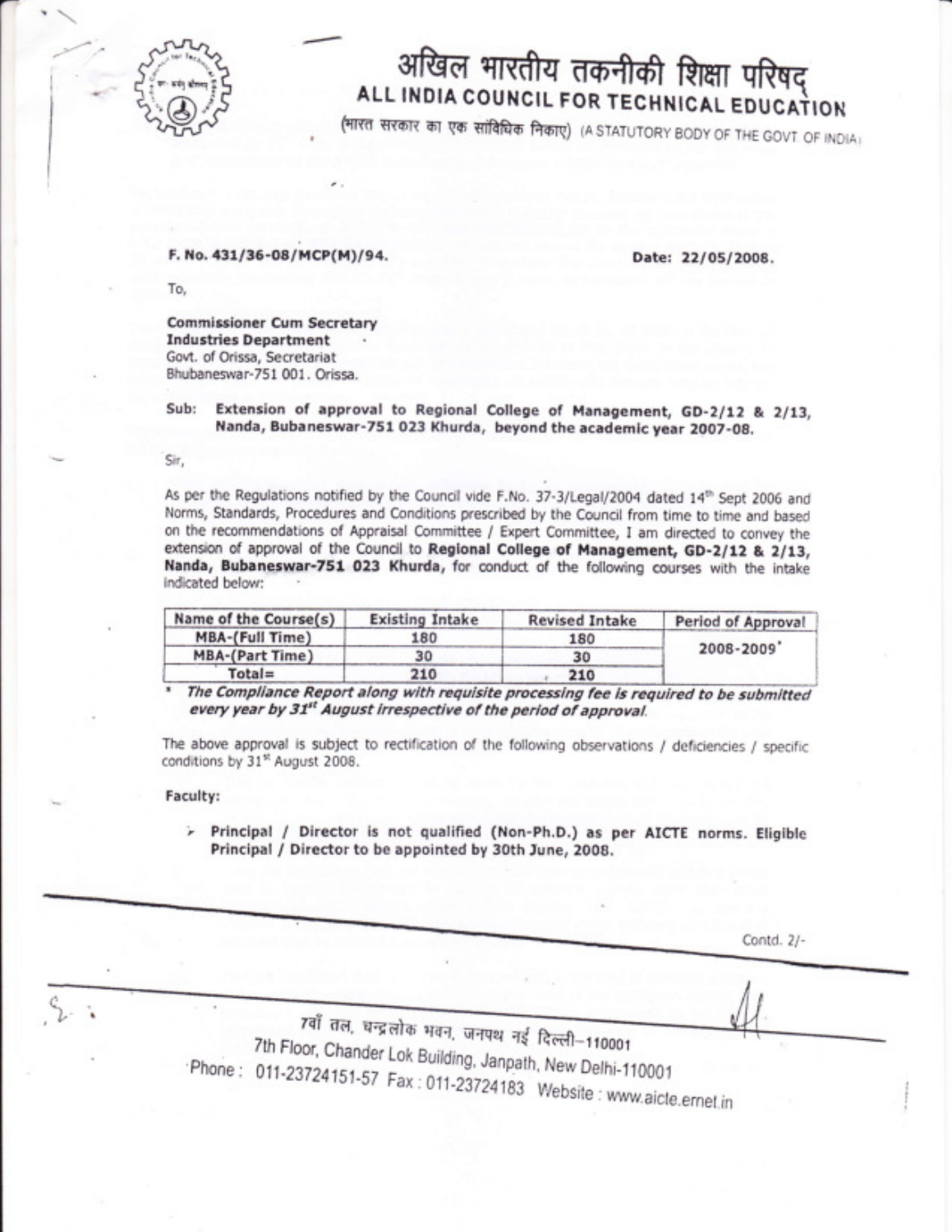### Note: The mandatory disclosure in prescribed format if not hosted on the website should be hosted by 31<sup>st</sup> May, 2008, failing which action would be initiated as per the rules and regulations of the AICTE including No Admission / Withdrawal of approval.

The institution is required to submit two copies of the Compliance Report, indicating the rectification of deficiencies along with mandatory disclosure and details of faculty recruited for each course in the prescribed format (available at AICTE Website www.aicte.ernet.in) to the concerned Regional Office latest by 31<sup>st</sup> August 2008 for consideration of approval beyond the session 2008-09. It may be noted that all the institutions are rcquired to submlt the Compliance Report along with requisite processing fee by  $31<sup>st</sup>$  August, every year, irrespective of the period of approval.

The Compliance Report must be accompanied with a processing fee of Rs. 40,000/- in the form of demand draft in the favour of Member Secretary, AICTE, payable at New Delhi. In the absence of processing fee the Compliance Report will not be entertained, Following the Compliance repoft, the Council would verify the status in respect of rectification of deficiencies through surprise random inspection without any prior notice,

The above approval if granted after rectification of deficiencies would be subject to the fulfillrnent of the following general conditions:

- 1 That the management shall provide adequate funds for development of land and for providing related infrastructural, instructional and other facilities as per norms and standards laid down by the Council from time to time and for meeting recurring expenditure.
- That the admission shall be made only after adequate infrastructure and all other facillties are provided as per norrns and guidelines of the AICTE. (a)

2.

- That the admissions shall be made in accordance with the regulations notified by the Council from time to time. (b)
- That the curriculum of the course, the procedure for evaluation/ assessment of students shall be in accordance with the norms prescribed by the AICTE. (c)
- That the Institution shall not allow closure of the Institution or discontinuation of the course(s) or start any new course(s) or alter intake capacity of seats without the prior approval of the Council. (d)
- That no excess admission shall be made by the Institution over and above the approved intake under any circumstances. In case any excess admission is reported to the Council, appropriate penal action including withdrawal of approval shall be initialed against the Institution (e)
- That the institutions shall not have any collaborative arrangements with any Indian and/ or Foreign Universities for conduct of technical courses other than those approved by AICTE without obtaining prior approval from AICTE. In case any violation is repcrted to the Council, appropriate penal action including withdrawal of approval shall be initiated against the Institution (f)
- That the Institution shall not conduct any course(s) in the field of technical education in the same premises/ campus and / or in the name of the Institution without prior permission/ approval of AICTE, In case any violation is reported to the Council, appropriate penal action including withdrawal of approval shall be initiated against the Institution (s)

Contd. 3/-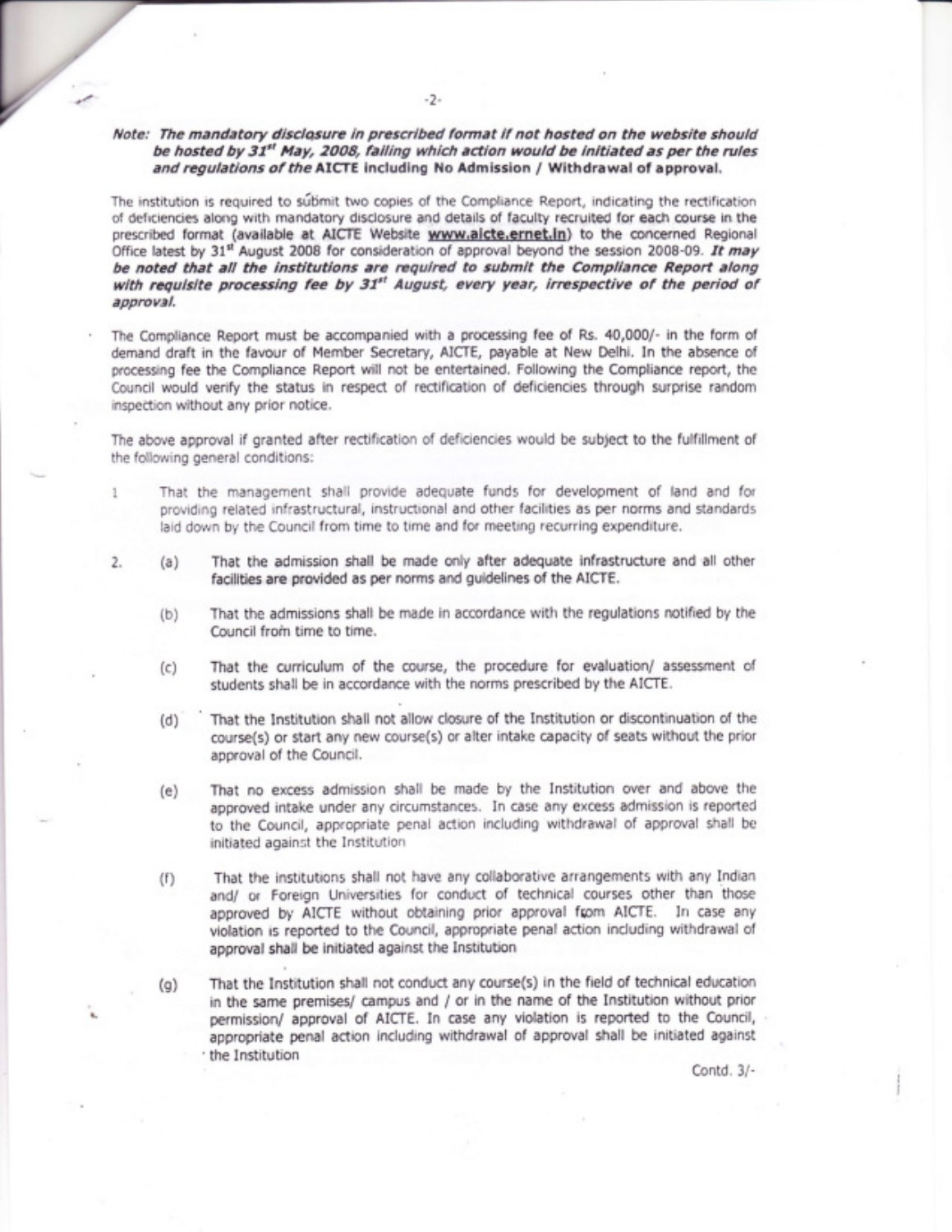- (h) The institution shall not conduct any non-technical course(s) in the same premises/ campus under any circumstances. In case any violation is reported to the Council, appropriate penal action including withdrawal of approval shall be initiated against the Institution .
- That the institution shall operate only from the approved location, and that the institution shall not open any off campus study centers/ extension centers directly or in collaboration with any other institution/ university/ organization for the purpose of imparting technical education without obtaining prior approval from the AICTE.
- That the tuition and other fees shall be charged as prescribed by the Competent Authority 4 within the overall criteria prescribed by the Council from time to time. No capitation fee shall be charged from the students/ guardians of students in any form.
	- That the accounts of the Institution shall be audited annually by a certified Chartered Accountant and shall be open for inspection by the Council or any body or persons authorized by it.
		- That the Director/ Principal and the teaching and other staff shall be selected according to procedures, qualifications and experience prescribed by the Council from time to time and pay scales are as per the norms prescribed by the Council from time to time.
			- (a) That the institution shall furnish requisite returns and reports as desired by AICTE in order to ensure proper maintenance of administrative and academic standards.
			- (b) That the technical institution shall publish an information booklet before commencement of the academic year giving details regarding the institution and courses/ programmes being conducted and details of infrastructural facilities including faculty etc, in the form of mandatory disclosure, The information booklet may be made available to the stakeholders of the technical education on cost basis. The mandatory disclosure information shall be put on the Institution Website. The information shall be revised every year with updated information about all aspects of the institution.
			- (c). That it shall be mandatory for the technical institution to maintain a website providing the prescribed information. The Website information must be continuously updated as and when changes take place.
			- (d) That a compliance report in the prescribed format along with mandatory disclosures on fulfillment of the above conditions, shall be submitted each year by the Institution within the time limit prescribed by the Council from time to time i.e. 31<sup>st</sup> August 2008 for the current year.
			- (e) That if Technical lnstitution fails to disclose the information or suppress and/ or misrepresent the information, appropriate action could be initiated including withdrawal of AICTE approval.
- That all the laboratories, workshops etc. shall be equipped as per the syllabi of the concerned 8 affiliated University and shall be in operational condition before making admissions.
	- That a library shall be established with adequate number of titles, books, journals (both Indian & Foreign) etc as per AICTE norms
- That a computer center with adequate number of terminals, Printers etc. shall be established as per AICTE norms. 10

Contd. 4/.

q

3

5

6

 $\overline{7}$